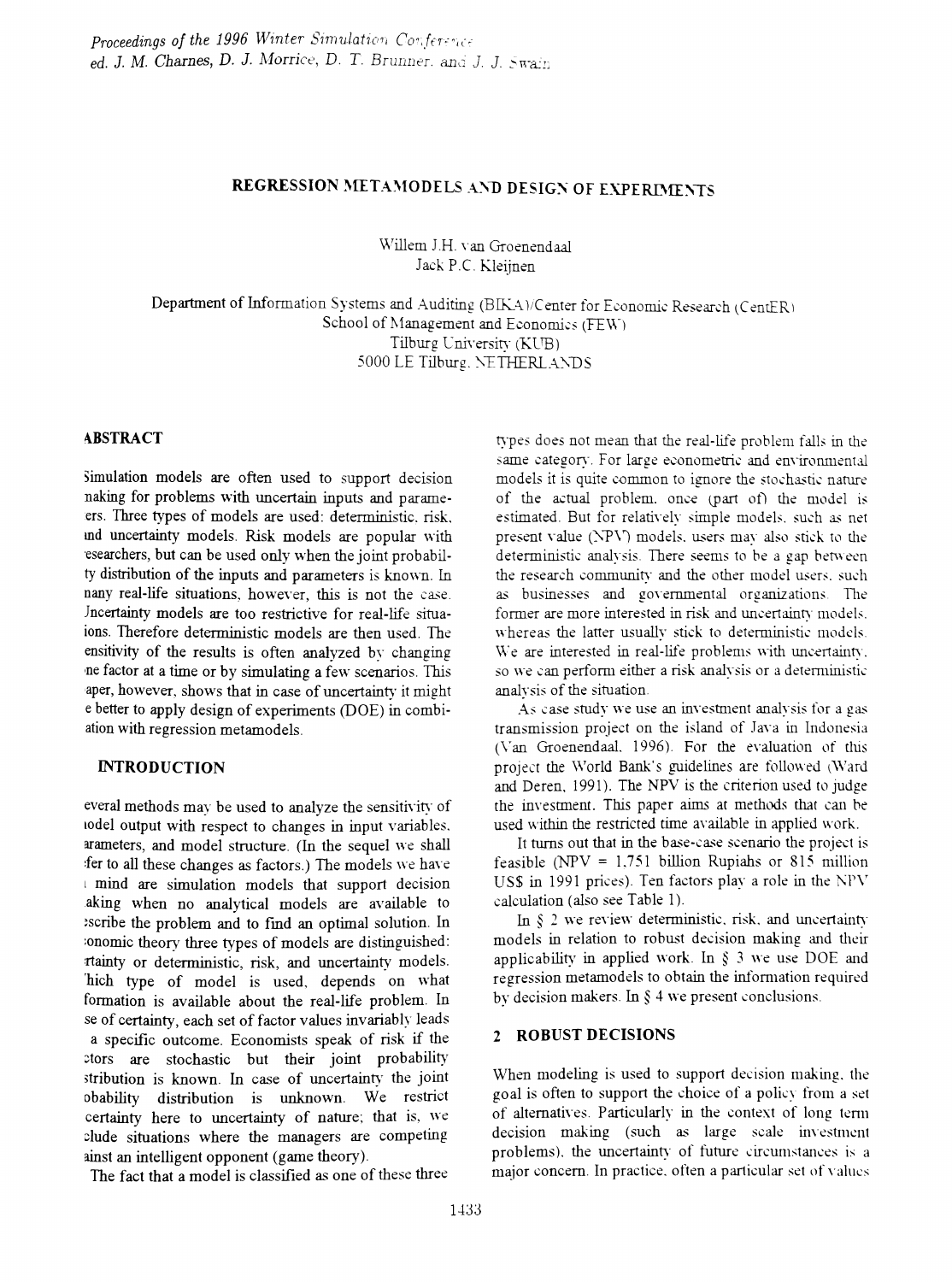or circumstances is chosen and the problem is analyzed for this set only. The set is either a base-case (most likely), or a worst-case scenario. Based on this analysis, a policy is recommended. What decision makers want to know, is how robust their decision is. "Robust" means that commitments are made as late as possible, and plans can be changed as much as possible when the future is not as anticipated.

Broens (1995, p. 41) uses the term flexible planning as opposed to robust planning. He claims that in robust planning the plan is fixed, but has to cover as many alternative scenarios as possible. This implies that the intent is *not* to change the plan, and to stick to the original commitment. Broens's view is not generally accepted; we use the term robust decision to indicate that a decision has to facilitate as many scenarios as possible, and if possible this decision should include opportunities to alter the plan if circumstances change during execution.

#### 2.1 Deterministic models

When using deterministic models, analysts often rely on some form of what-if analysis to determine the robustness of a decision. Often they change one variable at a time, and they analyze (main) effects. The one-factor-at-a-time approach is popular among economists (Ward and Deren, 1991; Van Groenendaal and Vingerhoets, 1995). This approach, however, is misleading when used to support a decision, because it does not take into account interactions. It is well known among simulationists that it can easily give the decision makers the wrong impression about the problem; in our example no single factor leads to an NPV smaller than zero  $(\S 3)$ .

In policy related studies, analysts often construct scenarios, that is, a particular choice of factor values. The analysts examine the differences among scenarios. Normally, they compare results with respect to the base case scenario. At best they use a few scenarios; see for example Grübler and McDonald (1996). Managers, however, are often interested in the worst case scenario only. It is difficult to formulate scenarios on which all decision makers agree, especially when the evaluation period is long and the problem complex. The result of the analysis is then weakened by the discussions about the likelihood or even the feasibility of scenarios; alternative scenarios will be proposed. But even if there are no discussions on the scenarios. this approach results only in descriptions of a limited nwnber of futures. In applications often two or three scenarios are used; hardly ever, more than five scenarios are analyzed.

To avoid discussions on scenarios or neglect interactions between factors, we propose to use DOE in combination with regression metamodels. The advantage of this approach is that it gives information on the whole experimental area of interest, to be used by decision makers.

#### 2.2 Risk models

Instead of using a deterministic model to analyze a problem with uncertainty, analysts may introduce a joint probability distribution for the factors. Especially with the growth of software (such as @RISK), this option is becoming more and more popular. Often marginal distributions are formulated based on minimum information per factor: minimum, maximum, and most likely values. The marginal distributions are then combined into a joint distribution, assuming independent factors (for dependent factors see the references in Kleijnen 1996). However, such an approach will not necessarily improve results compared to deterministic models: garbage in garbage out. It does not produce more useful information for the decision makers. As was already shown by Iman and Conover (1982), if information on the joint probability distribution of the factors is wrong, the results obtained from rather arbitrary assumptions on correlations between factors are useless. Furthermore, in many cases the tail of the output distribution is most important for decision support, but this is also the part about which the reliability of the information is lowest; see Kunreuther et al. (1983) for an example.

Instead of using "objective" data, the analysts may use subjective probabilities (expert judgements). Expert judgements, however, will be useful only in case of a limited number of variables and decisions that resemble past decisions. And even then, mistakes are easily made; see Granger and Herion (1990). Again the correlation between factors will be a major problem.

Another approach to getting a robust overall result is to combine the results for a set of scenarios by asking the decision makers to assign subjective probabilities to the individual scenarios (Draper, 1995). These probabilities can then be used to calculate the expected scenario.

Note that in case the information on the joint probability distribution is available but unreliable, the analysts also need to perform a robustness analysis for the distribution, for example, by using the Score Function method; see Rubinstein and Shapiro (1993).

#### 2.3 Uncertainty models

A third type of models is decision models under uncertainty, such as stochastic dominance models (Copeland and Weston, 1992, pp 92-6). This type relies on the axioms of utility theory, which unfortunately are not met in practice (Tversky and Kahneman, 1988).

Most methods using probability or utility are rejected by practitioners. They prefer simple methods, such as one-factor-at-a-time or "switching" values (factor value that causes the NPV to become negative; see Gittinger, 1982, pp 371-3), in combination with the worst case scenario.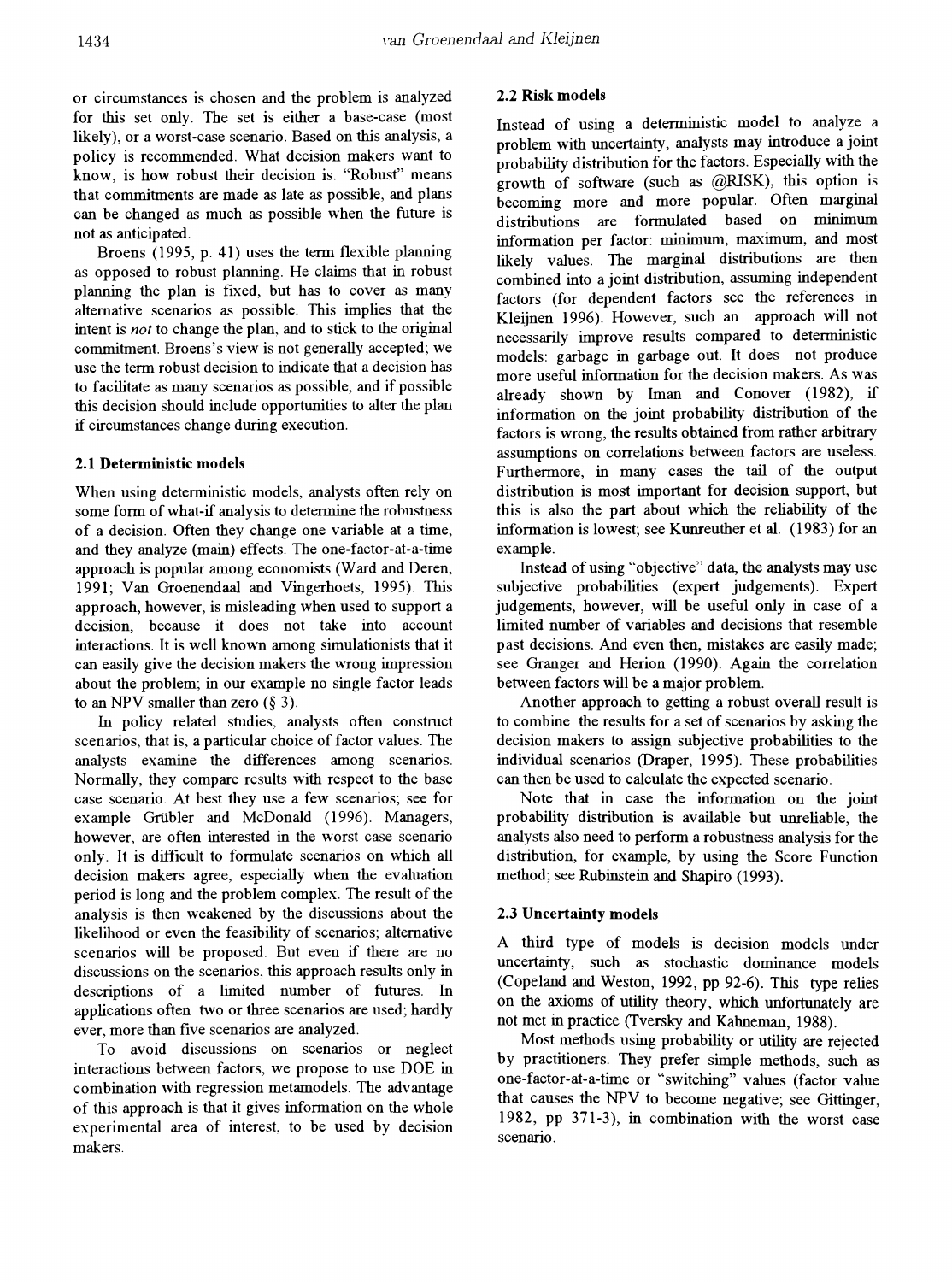| .c.c.                    |           |           |   |   | <u>Jamarton monet</u> |             |           |   |    |   |    |
|--------------------------|-----------|-----------|---|---|-----------------------|-------------|-----------|---|----|---|----|
| combination<br>factor    |           |           | 3 | 4 | 6                     |             | S         | 9 | 10 |   | 12 |
| 1 investment costs       | $\ddot{}$ |           |   |   |                       |             |           |   |    |   |    |
| 2 construction time      |           |           |   |   |                       |             |           |   |    |   |    |
| 3 reserves West Java     |           |           |   |   |                       | $+$         |           |   |    |   |    |
| 4 real GVA               |           |           |   |   |                       | $\ddotmark$ | $\ddot{}$ |   |    |   |    |
| 5 energy prices          |           |           |   |   |                       |             |           |   |    |   |    |
| 6 relative gas/oil price |           |           |   |   |                       | ÷           |           |   |    |   |    |
| 7 purchase prices        | +         |           |   |   |                       | ÷           |           |   |    |   |    |
| 8 coal prices            | +         |           |   |   |                       |             |           |   |    | ÷ |    |
| 9 other costs            | +         | $\ddot{}$ |   |   |                       | $\ddot{}$   |           |   |    |   |    |
| 10 discount rate         |           |           |   |   |                       |             |           |   |    |   |    |

Table 1: A Plackett-Burman design for ten factors in the NPV simulation model

For a robust decision the worst case approach is probably the best of the naive methods, because then the actual result will always be better. A problem is how to find the worst case scenario. Moreover, the worst case approach seems rather pessimistic. As Broens (1995) points out, too much attention is given to the worst case: all other information is left unused. Furthermore, the worst case is usually chosen from the likely scenarios; unlikely scenarios are excluded, despite the fact that information on these scenarios might be useful.

A fmal problem is that risk and uncertainty models often require the problem to fit into a certain fonn, for example, dynamic programming. Many real-life problems do not meet this requirement.

In summary, many methods for sensitivity analysis do not meet the needs of practitioners. These models are either too rigorous and do not result in the information required by the decision makers, or they require too much information, which is not available. When uncertainty about factors is a real problem and no information on the joint probability distribution can be obtained, DOE combined with regression metamodelling can be a solution, as we shall show next.

#### 3 DESIGN OF EXPERIMENTS

Whatever experimental approach is used, the first problem is to fmd the appropriate experimental area. Our approach is to start with a base case scenario, that is, a scenario based on the most likely values of the factors. In our investment case study the values concern the amount of gas reserves available in West Java, the growth paths for the Indonesian economy, energy prices, etc.; see Table 1. The base case scenario we obtained through interviews with experts in the various Indonesian ministries and industries involved in the project. For this scenario the project is feasible; that is, it has a positive NPV. Once we had this information, we discussed with

our counterparts to what extend the factors could deviate from their base case values. Our analysis focusses on those conditions that will jeopardize the positive advise for the investment project (which follows from the positive value for the NPV in the base case). The reason for this focus is that decision makers are more interested in what can cause the project to become infeasible than in windfall profits. Hence all results in our sensitivity analysis are expected to be worse than the base case result. Identifying the base case values with the 10dimensional unit vector  $e_{10} = (+1, +1, \dots, +1)$ , the situation where all factor values deviate from their base case value is  $(-1,-1, \ldots, -1)$ . Opposite to popular believe,  $( 1,-1, \ldots, -1$ ) is not necessarily the worst case scenario, because of interactions; see Tables 1 and 2, combinations 2 and 12 .

Sensitivity analysis should result in information on both main effects (as the one-factor-at-a-time approach does) and interactions. Moreover, we want to execute a minimum number of simulation runs. Therefore we apply a *Plackett-Burman* design (Kleijnen and Van Groenendaal, 1992, pp. 175-7). These designs require a number of runs equal to a multiple of four. Hence, for ten factors a design with twelve runs is used. The design we use is given in Table 1, where  $+$  is interpreted as  $+1$  and as -1: we use standardized factors (see Kleijnen and Van GroenendaaL 1992, pp 177-9). Every column in that tahle represents the input scenario of a simulation run. It is easily checked that the columns of this design matrix are orthogonal:  $(D^T D)^{-1} = 12^{-1}I$  where D is the  $12x10$ design matrix, the superscript T denotes the transposed matrix, and  $I$  denotes the  $10x10$  identity matrix. Furthermore, the design satisfies one linear constraint: the sum of the first eleven rows of  $D$  equals minus row twelve. The augmented matrix  $X = (e_{12}:D)$ , has the same properties as  $D$  has.

When we execute the twelve simulation runs of this design, we get twelve values for the NPV. This is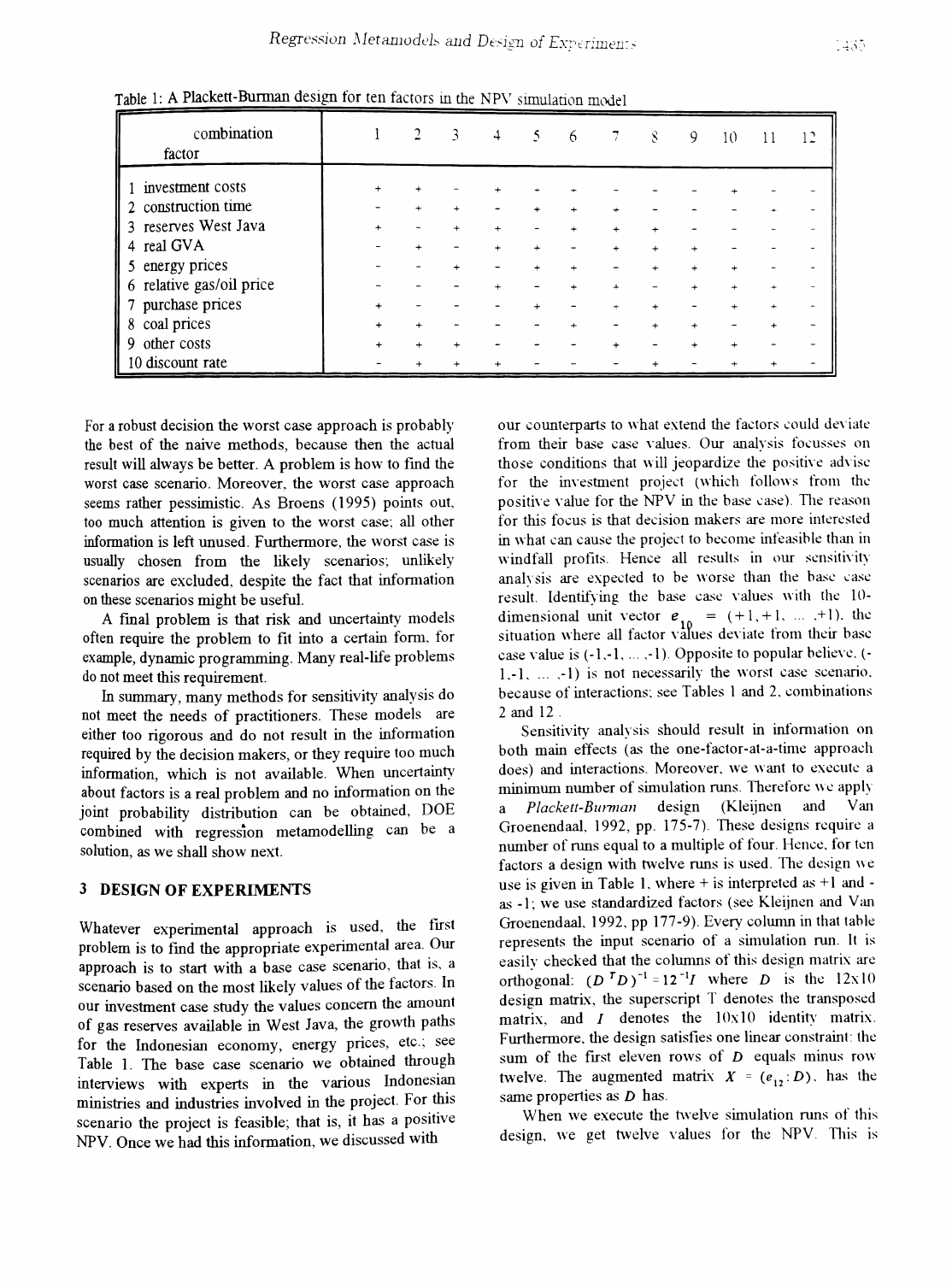sufficient information to obtain OLS estimates of the main effects only; that is, we fit the first-order metamodel:

$$
\underline{v}_t = \sum_{h=0}^{10} \beta_h x_{th} + \underline{\epsilon}_t \,, \tag{1}
$$

where  $\underline{v}_t$  denotes the response for combination i,  $x_{th}$  are elements of the matrix  $X$ ,  $\underline{\epsilon}$ , is an independent and identical distributed error term; and the underscore denotes random variables. However, if interactions are important, then these estimates are biased. In the sequel we assume that there are only two-factor interactions.

Let  $\beta_M = (\beta_0, \beta_1, ..., \beta_{10})^T$  be the vector of coefficients of model (1), and let  $\beta_A = (\beta_{1,2}, \beta_{1,3}, \dots, \beta_{9,10})^T$  be the vector of two-factor interactions. Let the' matrix of independent variables associated with  $\beta$ , be denoted by  $V$  (with  $V = (V_1, ..., V_9) \in R^{12 \times 45}$  and  $V_i = (x_i x_{i+1}, ..., x_i x_{10})$ where, e.g.,  $x_1x_2$  denotes the 12-dimensional vector with elements  $x_{ij}x_{ij}$ ,  $j = 1, 2, ..., 12$ ). Then the expected value of  $\beta_{\rm M}$  is

$$
E\{\hat{\beta}_M\} = \beta_M + 12^{-1}X^T V \beta_A, \qquad (2)
$$

where  $12^{-1}X^T V$  is called the *alias* or bias matrix, which shows how the main effects are confounded with the interactions; see Raktoe, Hedayat, and Federer (1981). Hence the estimator for the main effects would be unbiased if either  $X^T V = 0$  or  $\beta_A = 0$ .

Unfortunately,  $X^T V = 0$  does not hold for the Plackett-Burman design. Fortunately this equality can be achieved by applying the *fo/dover* theorem (see Kleijnen, (1987, p. 303): add  $-D$  to the original design matrix D. Hence, twenty-four instead of twelve simulation runs are executed. The resulting design is a resolution IV design; that is, no main effect is confounded with any other main effect or any two-factor interaction; the two-factor interactions, however, are confounded with each other (Kleijnen, 1987, Chapter 25). (Obviously, since there are  $1 + 10 + 45$  effects and only 24 runs, unbiased estimators of all main effects and two-factor interactions are impossible.) Adding two-factor interactions to (1) and applying the foldover technique leads to

$$
\underline{\mathbf{v}} = \begin{pmatrix} \mathbf{v} \\ \mathbf{e}_{24} \end{pmatrix} \begin{pmatrix} D \\ -D \end{pmatrix} \begin{pmatrix} V \\ V \end{pmatrix} \begin{pmatrix} \beta_0 \\ \beta_M \\ \beta_A \end{pmatrix} + \underline{\mathbf{c}} = Z \beta + \underline{\mathbf{c}} \,. \tag{3}
$$

This gives the OLS estimator  $\beta = (Z^T Z)^{-1} Z^T \gamma$  where

$$
Z^T Z = \begin{pmatrix} 24 & 0 & 0 \\ 0 & 24I & 0 \\ 0 & 0 & 2V^T V \end{pmatrix} . \tag{4}
$$

Note that the rank of  $V$  is eleven, which implies that up to eleven two-factor interactions can be estimated. Next eleven independent columns from *V* have to be selected, to form the matrix (say)  $V$ , that corresponds with the interactions. The remaining columns of  $V$  are combined in the matrix (say)  $V_A$ . The resulting alias matrix  $(V_I^T V_I)^{-1} V_I^T V_A$  for the eleven interactions can be formed in the same way as we did for  $\beta$  in (2).

Note that if unbiased estimators of more than eleven interactions are needed, the design must be further augmented (beyond the foldover); that is, more simulation runs are required.

Table 2: NPV results (in billions of Indonesian Rupiahs) for the Plackett-Burman design and its foldover

| comb. | <b>NPV</b> | comb. | <b>NPV</b> |
|-------|------------|-------|------------|
|       | $-1,252.8$ | 13    | $-1,268.0$ |
| 2     | $-3,033.8$ | 14    | $-67.9$    |
| 3     | $-1,132.5$ | 15    | $-1.006.0$ |
| 4     | $-1,210.0$ | 16    | $-1,084.0$ |
| 5     | $-1,301.7$ | 17    | $-1.339.6$ |
| 6     | 359.0      | 18    | $-2.639.2$ |
| 7     | $-997.8$   | 19    | $-1,362.2$ |
| 8     | 454.2      | 20    | $-1,353.7$ |
| 9     | $-602.6$   | 21    | $-2,045.6$ |
| 10    | $-175.6$   | 22    | $-1,324.4$ |
| 11    | $-1,341.7$ | 23    | $-278.1$   |
| 12    | $-2.985.3$ | 24    | 1,750.9    |

The results of the twenty-four simulation runs are shown in Table 2. In this table, combination 13 is the "foldover" of combination 1, ..., combination 24 is the foldover of combination 12 (hence combination 24 is the base case scenario). Because we analyze only factors that cause a decrease in the NPV, there are many negative entries in Table 2. Since each minus value of a single factor lowers the NPV, these negative effects are mitigated only if *interactions* have positive influences. In case the interactions strengthen the main effects, the results of the simulation will be even more negative. The base case gives the NPV result 1,750.9.

The analysis of the data of Table 2 starts with the OLS estimation of the first-order approximation in (1) using<br>the design with 24 runs. The estimates  $\beta_0$ ,  $\beta_1$ ,  $\beta_3$ ,  $\beta_5$ , the design with 24 runs. The estimates  $\beta_0$ ,  $\beta_1$ ,  $\beta_3$ ,  $\beta_5$ ,  $\beta_6$ ,  $\beta_7$ , and  $\beta_8$  are significant at the level  $\alpha = 0.05$ . The adjusted coefficient of determination  $R_{\text{add}}^2$  is 0.88. Because  $D^T D = 24I$  (see eq. 4) is a diagonal matrix, the estimates of the main effects do not change when we delete or add main effects.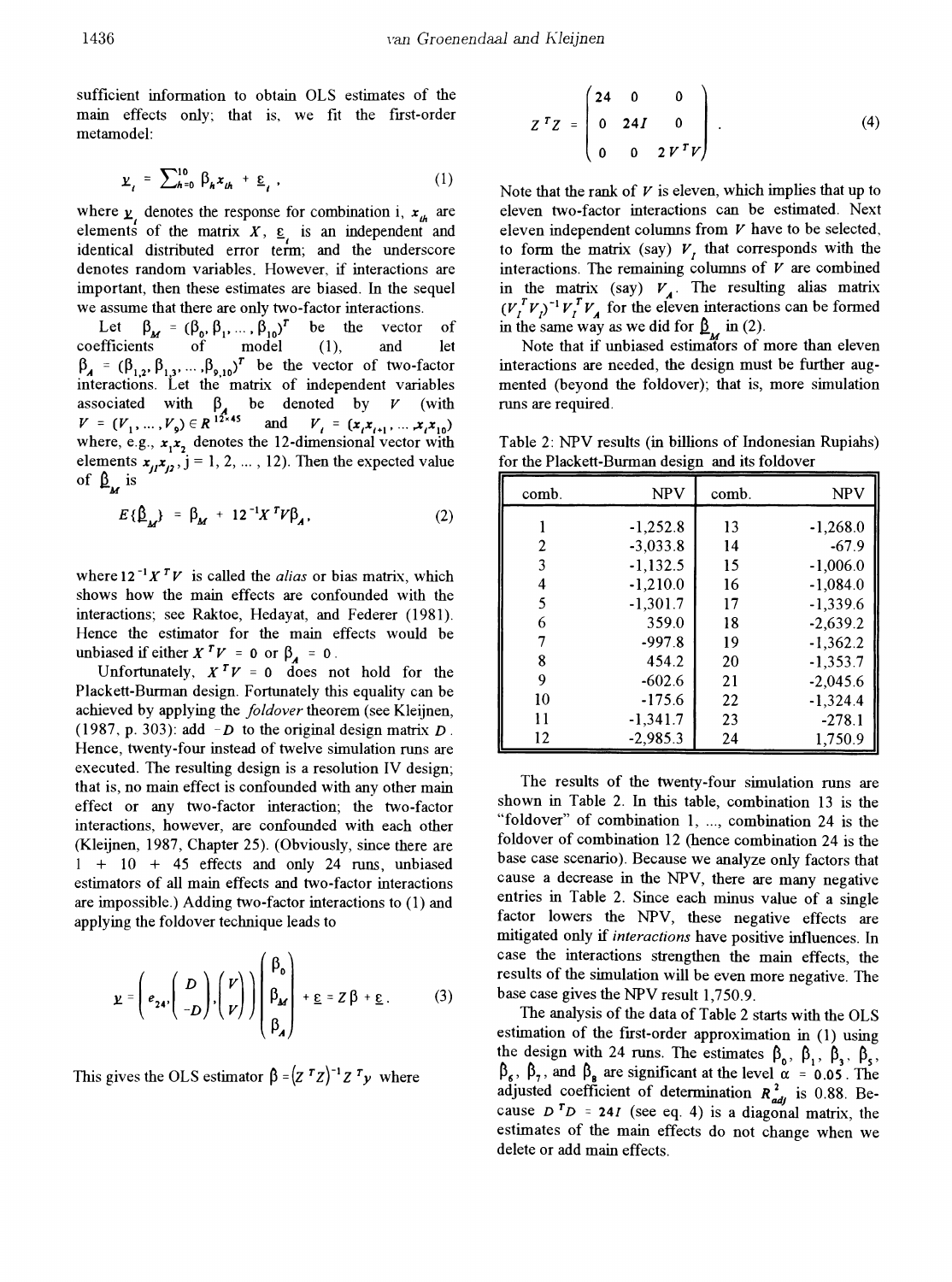

Figure 1: Scatter plot of NPV regression predictions and simulation realizations

Once the significant main effects are known, the significant two-factor interactions may be detennined. There are many possible ways to augment (1) with individual interactions. So determining which individual interactions are significant, is problematic, without making further assumptions or executing more simulation runs. A popular assumption is that there are only interactions between factors with *significant* main effects. Estimating this model and testing it against the model without interactions shows that there are indeed some significant interactions: the F-statistic is 3.14, which, however, is barely significant  $(F_{13:0.05}^6 = 2.92)$ . (Note, that not rejecting  $H_0$  does not prove that there are no interactions.)

Taking into account those interactions that are related to significant main effects is indeed a reasonable approach, when no other information is available (the simulation model is then treated as a black box). However, in our case-study we derive clues from the simulation model itself and from the intermediate simulation results that lead to the outputs in Table 2. We know that in the simulation model, economic growth plays an important role. Nevertheless, Indonesia's economic growth (factor 4) has no significant main effect,  $\beta_{\ell}$ . This seems odd, and is also contrary to what economic theory tells us. Studying the detailed simulation results of the twenty-four simulation runs shows that economic growth does strengthen the effect of a change

in the West Java resetves (factor 3). Moreover, it strengthens the effects of some of the changes in prices (factors 5, 6, 7, and 8). Therefore we restrict the search for interactions to these six variables (factors 3-8). After testing several alternative specifications of the metamodel, the following model showed the best test results:

$$
\hat{y} = -1051.6 + 142.5x_1 + 461.2x_3 + 659.2x_5 ++ 447.2x_6 + 242.7x_7 + 236.4x_8 ++ 226.0x_3x_4 + 112.1x_3x_5 - 107.7x_3x_6 ++ 128.6x_3x_8.
$$
\n(5)

Its  $R_{adj}^2$  is 0.98. The hypothesis  $H_0: \beta_{34} = \beta_{35} = \beta_{36} =$  $\beta_{38} = 0$  yields  $F_{13}^4 = 10.81$ , which is significant even at the 0.5% level  $(F_{13:0.005}^4 = 6.23)$ .

The validity of the metamodel  $(5)$ , relative to the underlying simulation NPV model, can be tested through *cross-validation:* eliminate combinations one by one, reestimate the regression model, and use that model's prediction  $\hat{y}_{-l}$  for the simulation result for the i-th combination eliminated; see Kleijnen and Van GroenendaaI (1992, pp. 156-7). To indicate the quality of these predictions  $\hat{y}$  we use a scatter plot; see Figure 1. If  $(5)$  were perfect, the scatter plot would be a straight line through the origin with an angle of 45°. Actually, the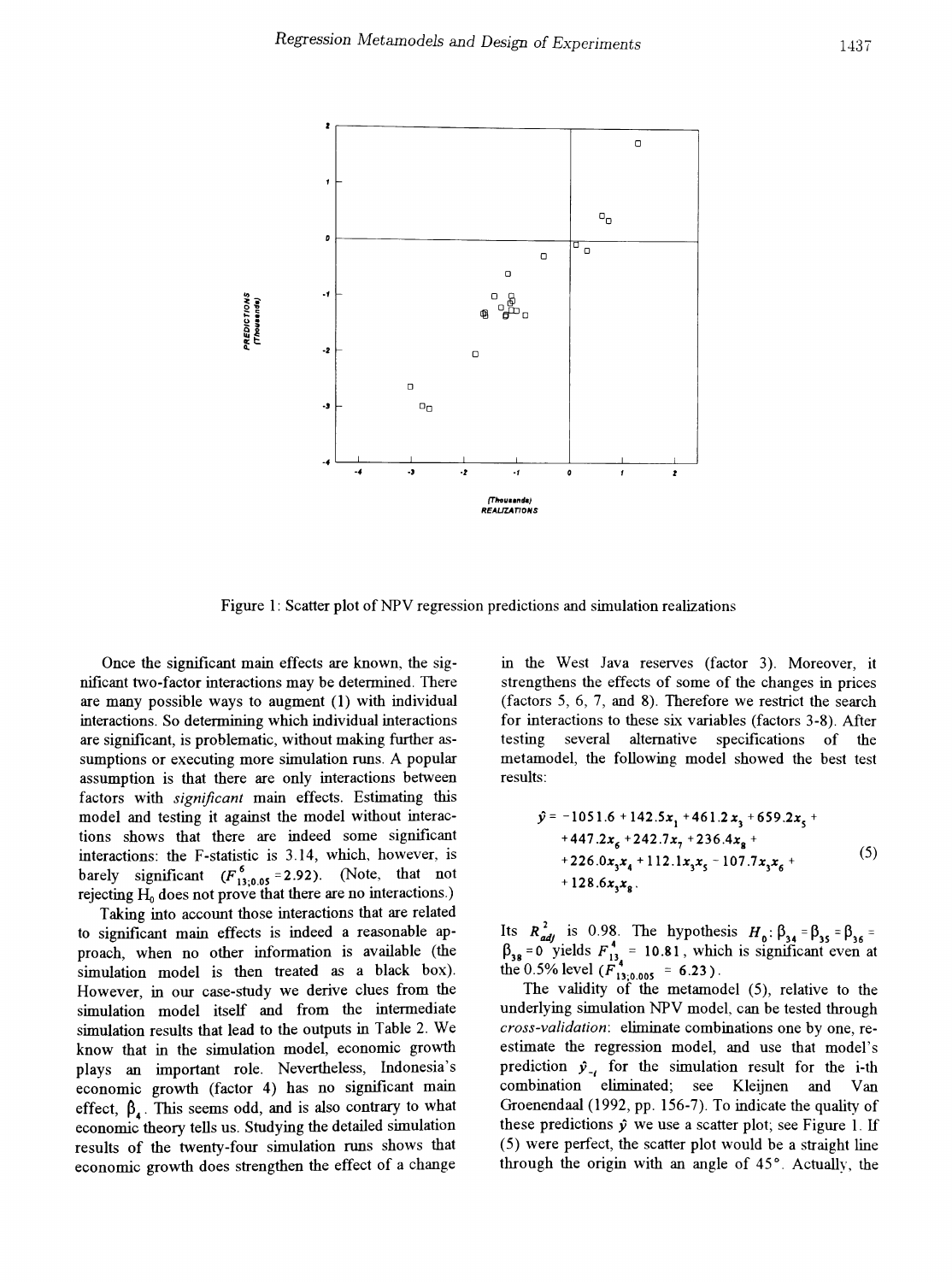correlation coefficient between  $\hat{y}_{-i}$  and  $y_i$  is 0.996, which we find satisfactory.

## 4 CONCLUSIONS

Practitioners often stick to simple methods, such as changing one factor at a time, studying a few scenarios or the worst case scenario only. We think that design of experiments (DOE) in combination with regression metamodelling can be a fruitful method for problems with uncertainties that do not fit into the standard uncertainty models and that have no reliable information on the joint probability distribution. In many areas these circumstances are the rule rather than the exception. Then detenninistic models in combination with DOE and regression analysis will provide the decision makers \vith the information they require. They want to know explicitly what the most important factors are, and how these factors are related. These factors deserve special attention during project execution. Decision makers will use this information, when monitoring the progress of the project, and when designing adjustments whenever progress is not as expected.

We illustrated DOE and regression analysis by a large practical investment problem. It might be argued that our interpretation of interactions is not supported by a complete statistical analysis, since not *all* two-factor interactions were systematically checked. However, analysts who understand their problem will in many cases be able to qualitatively derive which interactions are the most important ones, as we did. The resulting metamodel may be statistically sound and supported by knowledge about the problem at hand. After all, mathematical statistics is only an auxiliary science.

The results obtained for our case-study, using DOE, allow the estimation of the main effects for the ten factors that influence the NPV plus the important interactions between factors. The results have given the Indonesian Government clear insight into the robustness of the project.

#### REFERENCES

- Broens D-F. (1995) *Investment evaluation with respect to commercial uncertainty,* Labyrint Publication, Capelle a/d IJssel, The Netherlands.
- Copeland T.E. and J.F. Weston (1992) *Financial theory and corporate policy* (third edition), Addison-Wesley Publishing Company, Reading, Massachusetts, U.S.A.
- Draper D. (1995) Assessment and propagation of model  $uncertainty$ , *Journal of the Royal Statistical Society*, 57(1):45-97.
- Gittinger J.P. (1982) *Economic analysis ofagricultural projects,* The John Hopkins University Press, Baltimore and London.
- Granger M. M. and M. Henrion (1990) *Uncertainty: a guide to dealing with uncertainty in quantitative risk* and *policy analysis*, Cambridge University Press, Cambridge.
- Grübler A. and A. McDonald (1996) The drive to cleaner energy, *Options,* IIASA, Laxenburg, Austria.
- Iman R.L. and W.J. Conover (1982) A distribution-free approach to inducing rank correlation among input variables, *COffzmunications in Statistics* - *Simulation and Computation,* 11(3):311-34.
- Kleijnen J.P.C. (1987) *Statistical tools for simulation practitioners,* Marcel Dekker, New York, U.S.A.
- Kleijnen J.P.C. and W.J.H. Van Groenendaal (1992) *Simulation: a statistical perspective,* John Wiley & Sons, Chichester, England.
- Kleijnen J.P.C. (1996) Five-stage Procedure for the Evaluation of Simulation Models through Statistical Techniques, Proceedings of the 1996 Winter Simulation Conference (edited by J.M. Chames, D.J. Morrice, D.T. Brunner, and J.1. Swain)..
- Kunreuther H.C., J. Linnerrooth, J. Lathrop, H. Atz, S. Macgill, C. Mandl, M. Schwartz, and M. Thompson (1983) *Risk analysis and decision processing: the sitting of liquefied energy gas facilities in four countries,* Springer-Verlag, Berlin, Gennany.
- Raktoe B.L., A Hedayat, and W.T. Federer (1981) *Factorial designs,* John Wiley & Sons, New York, U.S.A.
- Rubinstein R.Y. and A. Shapiro (1993) *Discrete event simulation: sensitivity analysis and stochastic optimization by the score function method,* John Wiley & Sons, Chichester.
- Tversky A. and D. Kahneman (1988) Rational choice and the framing of decisions. In DE Bell, H. Raiffa, and A. Tversky (ed.) *Decision making: descriptive, nomzative, and prescriptive interactions,* Cambridge University Press, Cambridge, Great Britain.
- Van Groenendaal W.J.H. and J. Vingerhoets (1995) Can international commodity agreements work? *Journal ofPolicy Modelling,* 17(3 ):257-278.
- Van Groenendaal W.J.H. (1996) *Investing in energy infrastructures: methodological aspects*, Oxford University Press, Oxford, England. (Forthcoming.)
- Ward W.A. and B.J. Deren (1991) The economics of *project analysis: a practitioner's guide,* The World Bank, Washington, D.C.

### AUTHOR BIOGRAPHIES

WILLEM J.H. VAN GROENENDAAL is Assistant Professor in the Department of Information Systems and Auditing, and Fellow at the Center for Economic Research (CentER). Both the Department and the Center are within the School of Management and Economics of Tilburg University in Tilburg, The Netherlands. He is